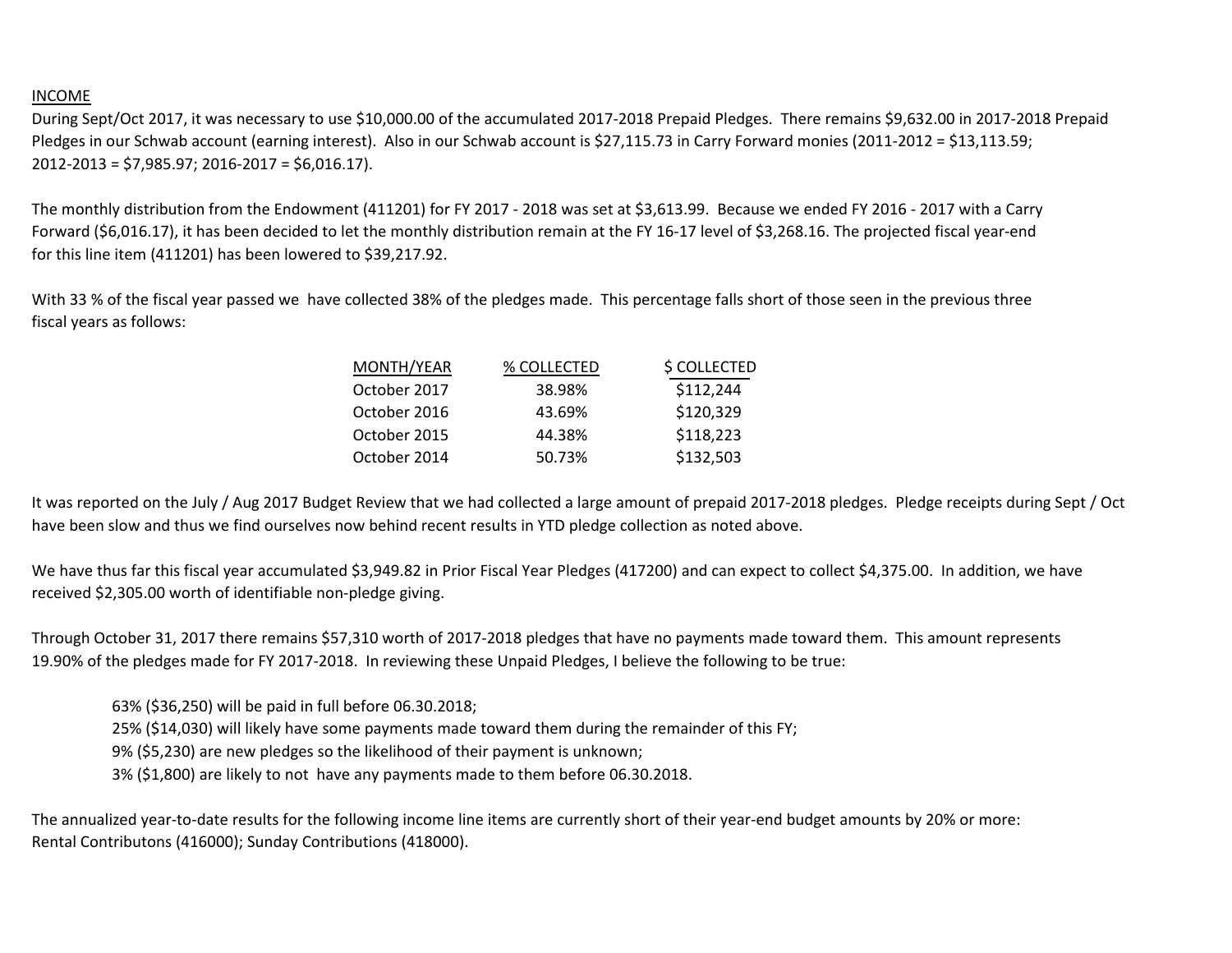## EXPENSES

The annualized year-to-date results for the following expense line items are significantly beyond their year-end budget amounts as noted: Office Supplies (517700) = 51%; Dues & Subscriptions (517600) = 174%; Web Page (522300) = 139%.

The Director of Music Ministries (554100) line item has been adjusted to reflect 26 pay periods of \$800 per period. The Accompanist (554200) line item has been lowered to \$2,200.00 which reflects monies spent for music during July & August 2017. These adjustments result in a saving of \$220.00 to the Music Staff Salary / Wages (554100) line item.

The above-mentioned alterations have been highlighted in yellow on the Budget Review Tab. All other Expense line items are currently projected to be on budget.

## OVERALL

We collected a large amount of Prepaid Pledges for FY 2017 - 2018. Pledge payments however, have been slow thus far this fiscal year, resulting in the YTD Pledge results noted above. It was necessary in early November 2017 to use the remaining \$9,632.00 in Prepaid Pledges. It is not typical that all of the Prepaid Pledges are used before the end of the calendar year. Twelve percent of the Pledges that currently have no payments made toward them have some degree of uncertainty regarding their collectability.

The protocol has been for the Current Fiscal Year Pledge (417100) line item to reflect 95% of the total amount of pledges received for a fiscal year. The approved budget for FY 2017-2018 reflects \$285,000 for the Current Fiscal Year Pledge (417100) line item. This represents 98.98% of the \$287,927 in pledges received for fiscal 2017-2018.

These factors present a concern regarding the ability of us reaching our budgeted goal for Current Fiscal Year Pledges (417100). There has been a pump in Pledge receipts during the later half of November 2017. December tends to be a good pledge collection month. For now, this slow start to Pledge collection should be acknowledged. A plan for enhanced pledge collection should be formulated and put place if necessary, after reviewing results through 12.31.2017.

Carry Forward monies from the oldest FY will be used first. As the Budget is reviewed during the fiscal year, rather than show a projected surplus, the amount of Prior Year Carry Forwards (414000) will be lowered. A projected deficit will still be noted as a deficit, with no addition to Prior Year Carry Forward (414000), unless mandated by the Finance Sub-Council and Board. The Prior Year Carry Forward (414000) line item will continue to be highlighted in orange.

Utilizing the above protocol, the September - October 2017 Budget Review projects a deficit of \$3,928.68. Of concern thus far this fiscal year are the above-mentioned situations of: pledge collectability; underperformance of some income line items; potential for over spending in some expense line items.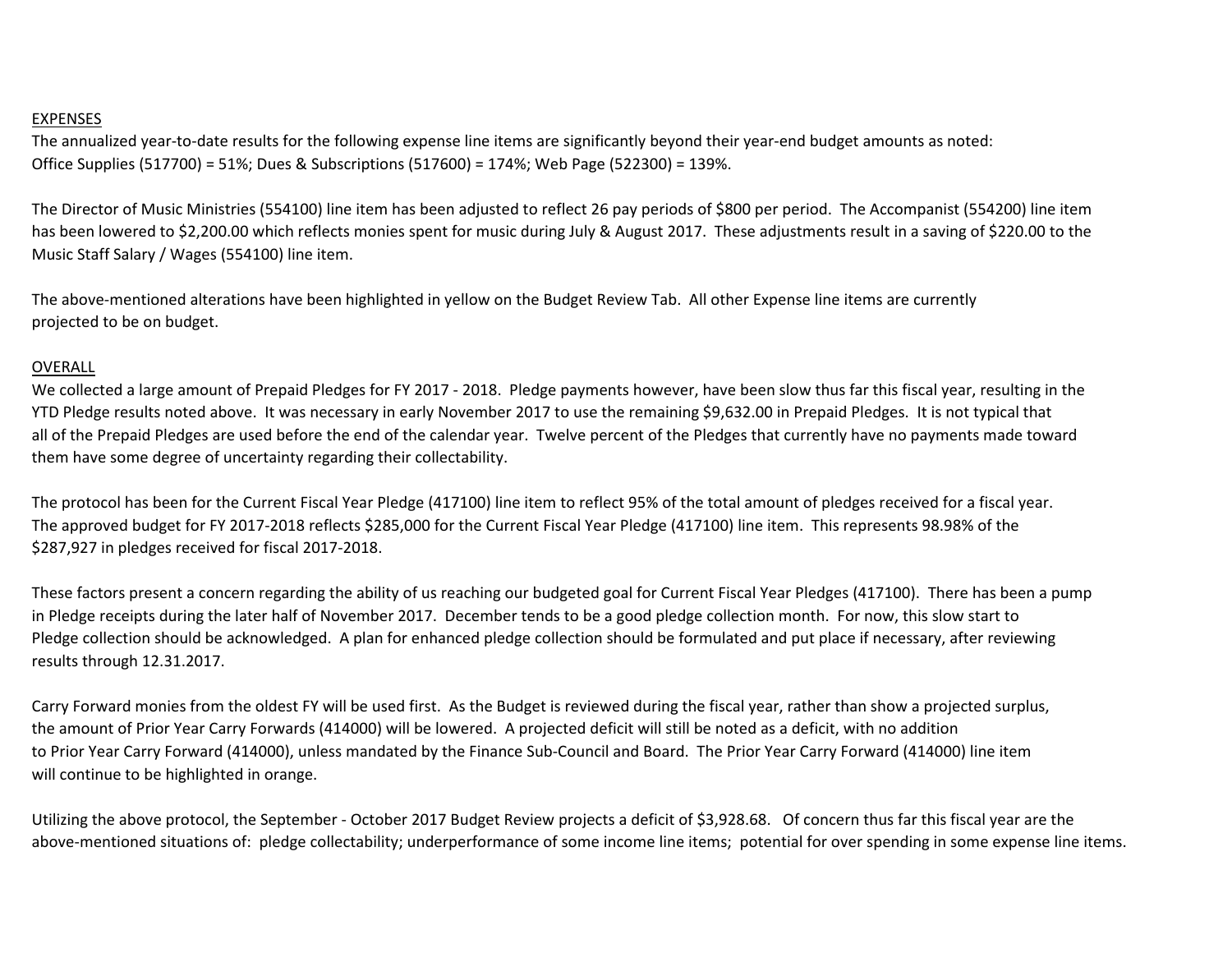|                                                   | <b>Yr-End Acutal</b> | <b>Approved Budget</b> | <b>Actual</b> | <b>Budget Review</b> |
|---------------------------------------------------|----------------------|------------------------|---------------|----------------------|
|                                                   | 2016 - 2017          | $2017 - 2018$          | 10.31.2017    | 08.31.2017           |
| <b>Ordinary Income/Expense</b>                    |                      |                        |               |                      |
| <b>Budgeted Income</b>                            |                      |                        |               |                      |
| 410000 · Administration                           |                      |                        |               |                      |
| 411000 · Endowment                                |                      |                        |               |                      |
| 411100 - Capital Clearing Account                 |                      |                        |               |                      |
| 411200 · Operations                               |                      |                        |               |                      |
| 411201 - Monthly Distribution                     | 39,217.92            |                        | 13,072.64     | 39,217.92            |
| 411202 - Loan Repay UUMSB - Principal             | 1,897.17             |                        | 592.82        | 1,805.43             |
| 411203 - Loan Repay UUMSB - Interest              | 1,886.85             |                        | 667.86        | 1,976.61             |
| 411204 - Special Endowment Funds Income           |                      |                        |               |                      |
| <b>Total 411200 - Operations</b>                  | 43,001.94            | 47,150.00              | 14,333.32     | 42,999.96            |
| 411400 - Building & Grounds Small Projects        | 13,850.13            | 5,000.00               |               | 5,000.00             |
| Total 411000 · Endowment                          | 56,852.07            | 52,150.00              | 14,333.32     | 47,999.96            |
| 412000 - Fundraising                              |                      |                        |               |                      |
| 412100 - Matching Grant                           | 15,798.00            |                        |               |                      |
| 412101 - Fundraising - Other                      | 8,001.81             | 15,000.00              | 489.00        | 15,000.00            |
| <b>Total 412000 - Fundraising</b>                 | 23,799.81            | 15,000.00              | 489.00        | 15,000.00            |
| 413000 · Holiday Letter                           |                      |                        |               |                      |
| 414000 - Prior Years' Carry Over                  |                      | 9,675.00               |               | 9,245.00             |
| 415000 - Memorial Contributions                   | 100.00               |                        |               |                      |
| 416000 · Rental Contributions                     | 19,115.00            | 22,496.00              | 5,858.00      | 22,496.00            |
| 417000 · Stewardship                              |                      |                        |               |                      |
| 417100 · Current Fiscal Year Pledge               | 278,006.75           | 285,000.00             | 102,522.40    | 285,000.00           |
| 417200 · Prior Fiscal Year Pledge                 | 5,971.02             | 4,000.00               | 3,949.82      | 4,375.00             |
| Total 417000 · Stewardship                        | 283,977.77           | 289,000.00             | 106,472.22    | 289,375.00           |
| 418000 · Sunday Contributions                     | 5,626.45             | 6,000.00               | 1,541.28      | 6,000.00             |
| 419000 - Other Administration Income              |                      |                        |               |                      |
| 419100 - Zero Emission Renewable Energy Credi     | 1,816.76             | 3,000.00               | 743.22        | 3,000.00             |
| 419200 - Solar Land Lease                         | 1,000.00             | 1,000.00               |               | 1,000.00             |
| <b>Total 419000 - Other Administration Income</b> | 2,816.76             | 4,000.00               | 743.22        | 4,000.00             |
| Total 410000 · Administration                     | 392,287.86           | 398,321.00             | 129,437.04    | 394,115.96           |
| 420000 · Community Within                         |                      |                        |               |                      |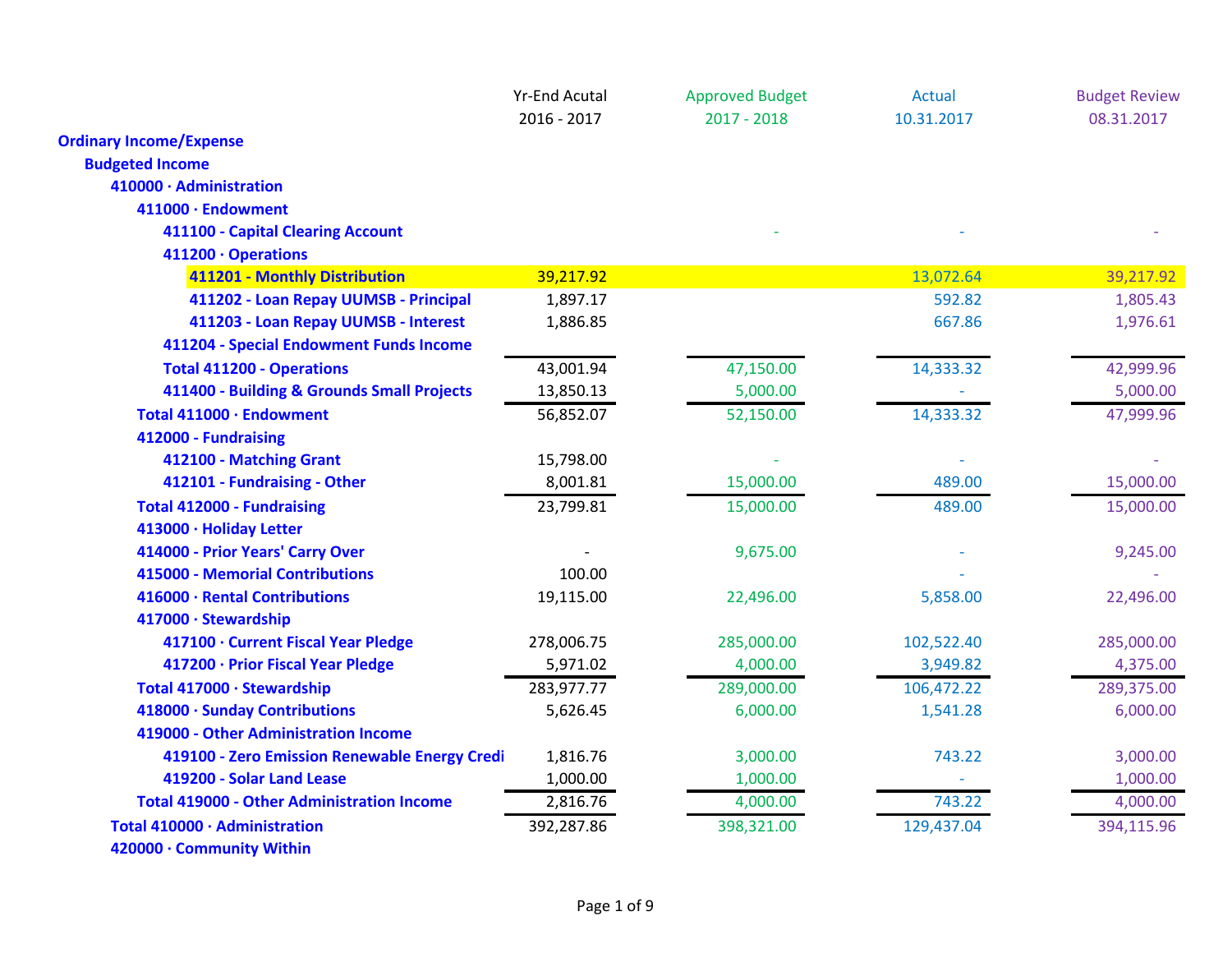|                                               | <b>Yr-End Acutal</b> | <b>Approved Budget</b> | Actual     | <b>Budget Review</b> |
|-----------------------------------------------|----------------------|------------------------|------------|----------------------|
|                                               | 2016 - 2017          | $2017 - 2018$          | 10.31.2017 | 08.31.2017           |
| 421000 · Festival of the Season               | 1,449.00             | 1,500.00               |            | 1,500.00             |
| 422000 - Used Book Sales                      | 482.33               | 500.00                 | 121.83     | 500.00               |
| 423000 · Meeting House Presents               | 260.00               |                        | 2,674.00   | 2,674.00             |
| 424000 · Caring Network                       |                      |                        |            |                      |
| 424100 - Memorial Receptions                  | 751.02               |                        |            |                      |
| 426000 - Gifts                                |                      |                        | 340.00     |                      |
| 427000 - Membership                           |                      |                        |            |                      |
| 428000 - Adult Programs                       | 13,178.70            | 6,000.00               | 5,152.00   | 6,000.00             |
| 429001 - Fellowship Hour Donations            | 90.41                | 100.00                 | 13.20      | 100.00               |
| Total 420000 · Community Within               | 16,211.46            | 8,100.00               | 8,301.03   | 10,774.00            |
| 430000 · Social Justice                       |                      |                        |            |                      |
| 434500 - Interweave                           |                      |                        |            |                      |
| 434000 · SJ Miscellaneous Income              |                      | 2,500.00               | 71.12      | 2,500.00             |
| 434800 - Green Sanctuary                      | 1,745.00             | 1,500.00               |            | 1,500.00             |
| Total 430000 · Social Justice                 | 1,745.00             | 4,000.00               | 71.12      | 4,000.00             |
| 440000 · Spiritual Life                       |                      |                        |            |                      |
| 441000 · Annual Retreat                       |                      |                        |            |                      |
| 443000 · Flower Contributions                 |                      |                        |            |                      |
| 447000 · Religious Education                  |                      |                        |            |                      |
| 447100 · Soup Making                          | 114.79               | 300.00                 | 76.42      | 300.00               |
| 447500 · Ski Trip                             |                      |                        |            |                      |
| Total 447000 · Religious Education            | 114.79               | 300.00                 | 76.42      | 300.00               |
| 448000 · Miscellaneous - Spiritual Life       |                      |                        |            |                      |
| 448100 · Recording Donations                  |                      |                        |            |                      |
| 448300 · Volunteer Recognition                |                      |                        |            |                      |
| 448000 - Miscellaneous                        |                      |                        |            |                      |
| 449000 - Music Program Fundraising            | 3,620.00             | 3,000.00               |            | 3,000.00             |
| Total 448000 · Miscellaneous - Spiritual Life | 3,620.00             | 3,000.00               |            | 3,000.00             |
| Total 440000 · Spiritual Life                 | 3,734.79             | 3,300.00               | 76.42      | 3,300.00             |
| 450000 - Other Income                         | 6,082.63             |                        |            |                      |
| <b>Total Budgeted Income</b>                  | 420,061.74           | 413,721.00             | 137,885.61 | 412,189.96           |
| <b>Budgeted Expenses</b>                      |                      |                        |            |                      |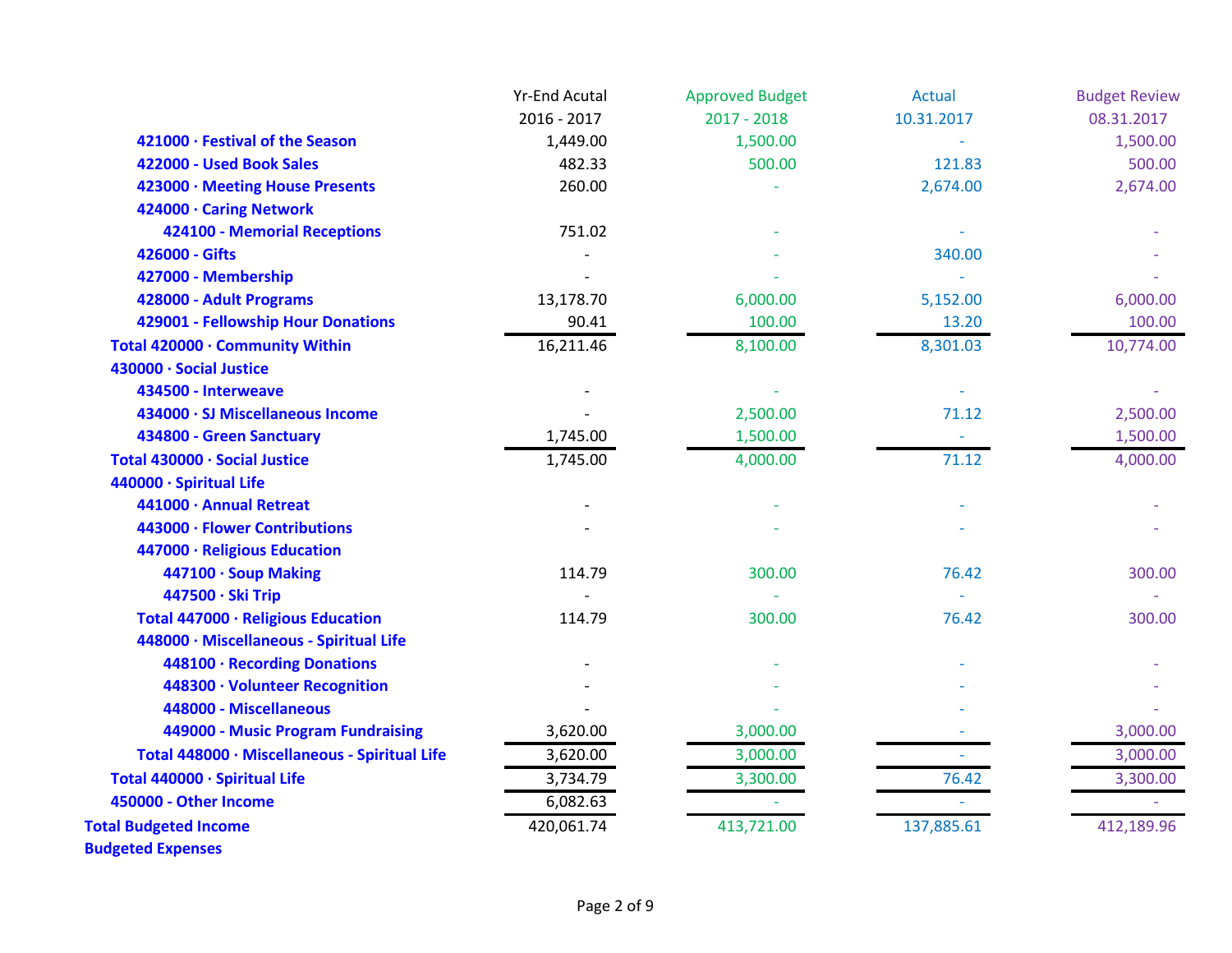|                                        | <b>Yr-End Acutal</b><br>2016 - 2017 | <b>Approved Budget</b><br>$2017 - 2018$ | Actual<br>10.31.2017 | <b>Budget Review</b><br>08.31.2017 |
|----------------------------------------|-------------------------------------|-----------------------------------------|----------------------|------------------------------------|
|                                        |                                     |                                         |                      |                                    |
| 510000 · Administration Expenses       |                                     |                                         |                      |                                    |
| 512000 · UUA & District Payments       |                                     |                                         |                      |                                    |
| 512001 · Clara Barton District         | 4,224.00                            | 4,326.00                                | 1,510.64             | 4,532.00                           |
| 512002 · UUA Fair Share                | 11,520.00                           | 12,360.00                               | 4,120.00             | 12,360.00                          |
| Total 512000 · UUA & District Payments | 15,744.00                           | 16,686.00                               | 5,630.64             | 16,892.00                          |
| 515000 · Stewardship                   |                                     |                                         |                      |                                    |
| 515100 · Annual Canvass                | 515.06                              | 600.00                                  |                      | 600.00                             |
| 515200 · Credit Card Expense           | 1,485.56                            | 1,475.00                                | 377.55               | 1,475.00                           |
| Total 528000 · Stewardship             | 2,000.62                            | 2,075.00                                | 377.55               | 2,075.00                           |
| 516000 · Building & Grounds            |                                     |                                         |                      |                                    |
| 516100 · General Maintenance           | 15,195.41                           | 10,000.00                               | 2,394.04             | 10,000.00                          |
| 516200 · Snow Removal                  | 7,100.00                            | 6,600.00                                |                      | 6,600.00                           |
| 516300 · Lawn Care                     | 5,550.00                            | 5,560.00                                | 2,600.00             | 5,560.00                           |
| $516400 \cdot Water$                   | 8,019.80                            | 4,000.00                                | 5,247.40             | 4,000.00                           |
| 516500 · Electric                      | 6,485.61                            | 9,000.00                                | 3,155.11             | 9,000.00                           |
| 516600 · Natural Gas                   | 9,237.68                            | 10,000.00                               | 1,468.20             | 10,000.00                          |
| 516700 - Memorial Garden               |                                     |                                         |                      |                                    |
| 516800 - Small Projects                | 17,926.76                           | 5,000.00                                | 1,546.67             | 5,000.00                           |
| Total 516000 · Building & Grounds      | 69,515.26                           | 50,160.00                               | 16,411.42            | 50,160.00                          |
| 517000 · Office                        |                                     |                                         |                      |                                    |
| 517100 · Equipment                     |                                     |                                         |                      |                                    |
| 517101 - Equipment Purchases           | 1,837.99                            | 1,837.99                                | 1,796.43             | 1,837.99                           |
| 517102 · Equipment Rental              | 7,738.49                            | 6,800.00                                | 2,740.52             | 6,800.00                           |
| 517103 - Computer Maint. Agreement     | 1,430.30                            | 1,284.00                                | 1,392.00             | 1,392.00                           |
| Total 517100 · Equipment               | 11,006.78                           | 9,921.99                                | 5,928.95             | 10,029.99                          |
| 517200 · Security                      |                                     |                                         |                      |                                    |
| <b>517300 - Printing</b>               | 1,263.75                            | 1,765.96                                | 354.98               | 1,765.96                           |
| 517400 · Postage                       | 887.89                              | 1,000.00                                | 147.00               | 1,000.00                           |
| 517500 · Telephone / Internet          | 3,128.81                            | 2,880.00                                | 901.69               | 2,880.00                           |
| 517600 · Dues and Subscriptions        | 1,435.69                            | 725.00                                  | 662.49               | 725.00                             |
| 517700 · Office Supplies               | 2,904.46                            | 2,800.00                                | 1,413.92             | 2,800.00                           |
| 517800 · Service Contracts             | $\overline{\phantom{a}}$            |                                         |                      |                                    |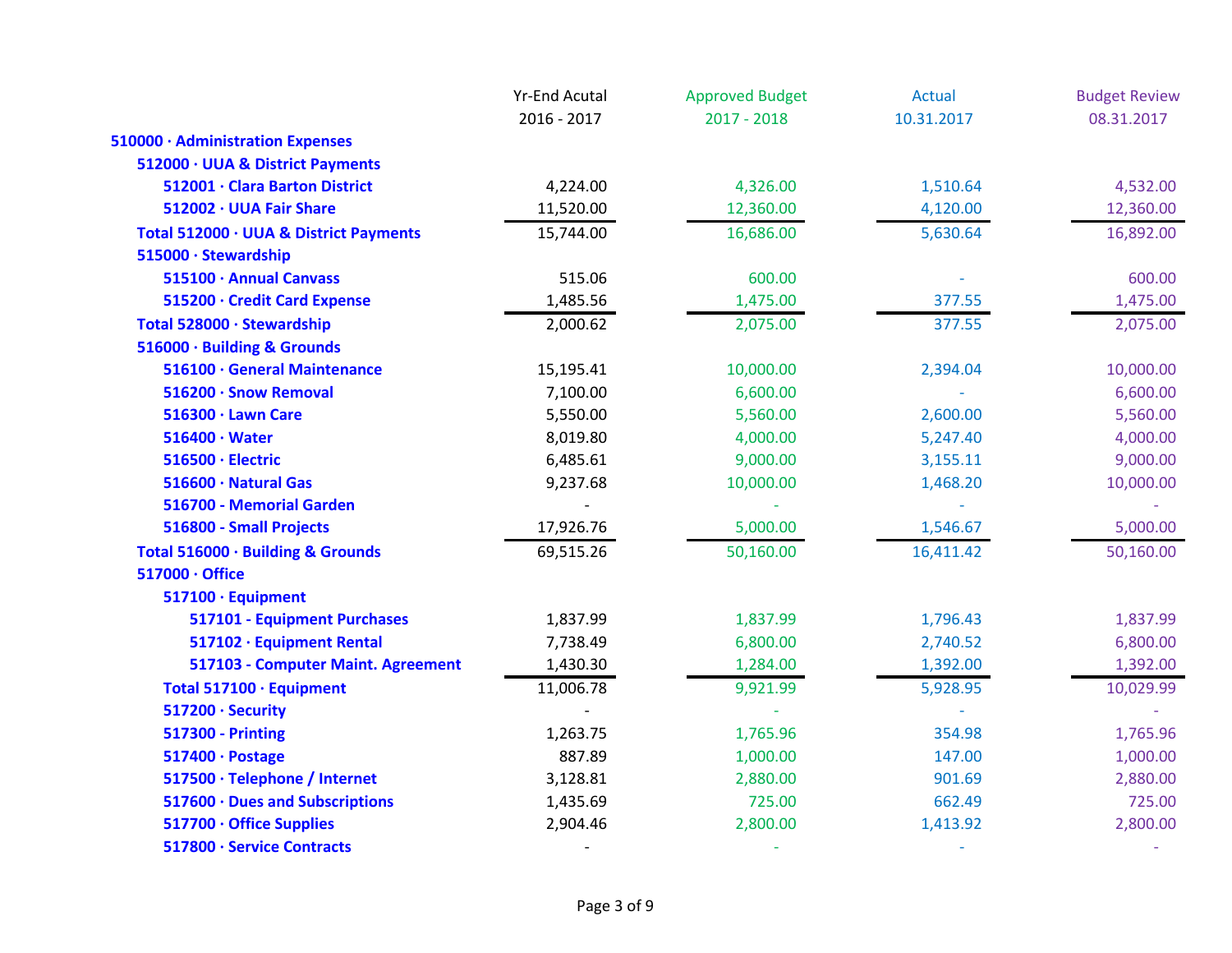|                                        | <b>Yr-End Acutal</b> | <b>Approved Budget</b> | <b>Actual</b> | <b>Budget Review</b> |
|----------------------------------------|----------------------|------------------------|---------------|----------------------|
|                                        | 2016 - 2017          | $2017 - 2018$          | 10.31.2017    | 08.31.2017           |
| 517900 · Service Charges               |                      |                        |               |                      |
| 517910 - Bank                          | 30.00                |                        |               |                      |
| 517920 · Credit Card Expense           | 199.50               | 250.00                 | 48.20         | 250.00               |
| 517930 - Payroll Expense               | 669.63               | 650.00                 | 196.46        | 650.00               |
| 517940 - Miscellaneous                 |                      |                        |               |                      |
| Total 517900 · Service Charges         | 899.13               | 900.00                 | 244.66        | 900.00               |
| Total 517000 · Office                  | 21,526.51            | 19,992.95              | 9,653.69      | 20,100.95            |
| 518000 · Insurance                     |                      |                        |               |                      |
| 518100 · Workers' Compensation         | 2,222.75             | 3,300.00               | 609.00        | 3,300.00             |
| 518200 · Liability Insurance           | 15,833.97            | 16,650.00              | 6,118.04      | 16,650.00            |
| 518300 · Umbrella                      | 700.00               | 700.00                 |               | 700.00               |
| Total 518000 · Insurance               | 18,756.72            | 20,650.00              | 6,727.04      | 20,650.00            |
| 519000 · Administration - Other        |                      |                        |               |                      |
| 519200 · Rental Expense                | 1,565.00             | 2,496.00               | 797.12        | 2,496.00             |
| 519300 · General Assembly Expense      |                      |                        |               |                      |
| 519500 - Board Expense                 | 1,310.00             | 500.00                 |               | 500.00               |
| 519600 - Staff Development             | 452.61               | 500.00                 | 179.14        | 500.00               |
| <b>519700 - Archives</b>               | 259.45               | 200.00                 | 29.31         | 200.00               |
| Total 519000 · Administration - Other  | 3,587.06             | 3,696.00               | 1,005.57      | 3,696.00             |
| Total 510000 · Administration Expenses | 131,130.17           | 113,259.95             | 39,805.91     | 113,573.95           |
| 520000 · Community Within Expenses     |                      |                        |               |                      |
| 521000 · Caring Network                |                      |                        |               |                      |
| 522000 · Communications                |                      |                        |               |                      |
| 522100 - Hard Copy Mailings            |                      | 1,500.00               |               | 1,500.00             |
| 522300 - Web Page                      | 1,559.82             | 1,000.00               | 799.55        | 1,000.00             |
| 522400 · External Marketing            | 90.00                | 300.00                 | 40.67         | 300.00               |
| 522500 · Software Upgrades             |                      |                        |               |                      |
| Total 522000 · Communications          | 1,649.82             | 2,800.00               | 840.22        | 2,800.00             |
| <b>523000 - Meeting House Presents</b> |                      |                        | 1,070.00      | 1,500.00             |
| 523100 - Credit Card Expense           |                      |                        |               |                      |
| <b>Total 523000 - Performing Arts</b>  |                      |                        | 1,070.00      | 1,500.00             |
| 524000 · Festival of the Season        | 550.07               | 600.00                 |               | 600.00               |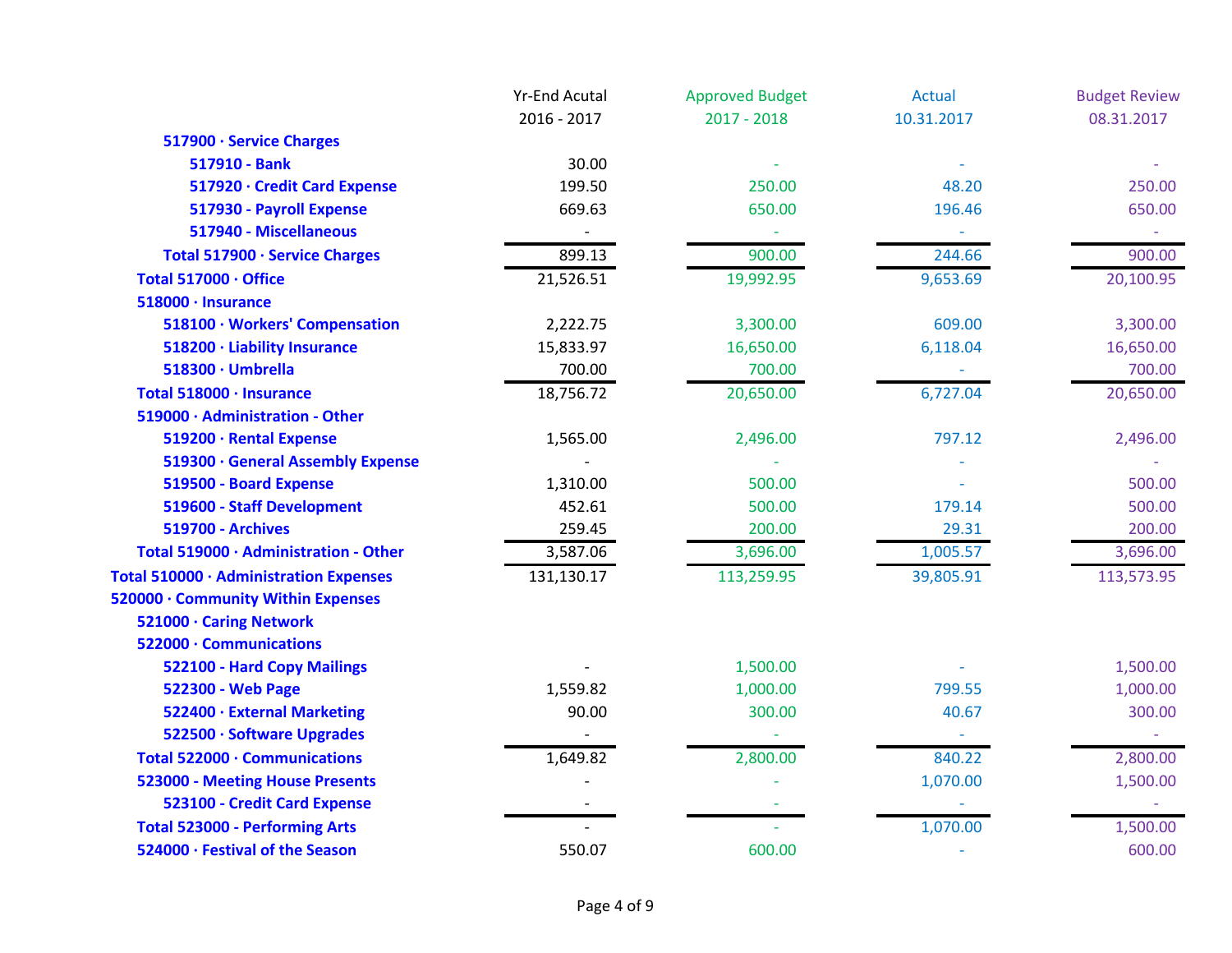|                                          | <b>Yr-End Acutal</b> | <b>Approved Budget</b> | <b>Actual</b> | <b>Budget Review</b> |
|------------------------------------------|----------------------|------------------------|---------------|----------------------|
|                                          | 2016 - 2017          | $2017 - 2018$          | 10.31.2017    | 08.31.2017           |
| 527000 · Membership                      |                      |                        |               |                      |
| 527000 - Membership                      | 79.75                | 500.00                 |               | 500.00               |
| 527100 - Membership Initiative           | 49.00                |                        |               |                      |
| Total 527000 - Membership                | 128.75               | 500.00                 |               | 500.00               |
| 528000 - Adult Programs                  |                      |                        |               |                      |
| 528100 - Administrative Expenses         | 794.66               |                        | 86.32         |                      |
| 528200 - Compensation                    | 11,624.00            |                        | 3,775.00      |                      |
| 528300 - Credit Card Expense             | 0.73                 |                        |               |                      |
| <b>Total 528000 - Adult Programs</b>     | 12,419.39            | 6,000.00               | 3,861.32      | 6,000.00             |
| 529000 · Community Within - Other        |                      |                        |               |                      |
| 529500 · Memorial Receptions             | 214.72               | 200.00                 |               | 200.00               |
| 529600 - Fellowship Hour Supplies        | 683.89               | 800.00                 | 46.84         | 800.00               |
| Total 529000 · Community Within - Other  | 898.61               | 1,000.00               | 46.84         | 1,000.00             |
| Total 520000 · Community Within Expenses | 15,646.64            | 10,900.00              | 5,818.38      | 12,400.00            |
| 530000 · Social Justice Expenses         |                      |                        |               |                      |
| 531000 · Info & Advocacy Sub-Council     | 470.00               |                        |               |                      |
| 532000 - Miscellaneous                   | 229.22               | 2,500.00               | 321.32        | 2,500.00             |
| 534000 · Interweave                      |                      |                        |               |                      |
| 537000 · Equual Access                   |                      |                        |               |                      |
| 538000 · Green Sanctuary                 |                      |                        |               |                      |
| 539000 - Noah Webster Partnership        |                      |                        |               |                      |
| Total 530000 · Social Justice Expenses   | 699.22               | 2,500.00               | 321.32        | 2,500.00             |
| 540000 · Spiritual Life Expenses         |                      |                        |               |                      |
| 542000 · Annual Retreat                  |                      |                        |               |                      |
| 543000 · Music                           |                      |                        |               |                      |
| 543200 · Guest Musicians                 | 200.00               | 400.00                 |               | 400.00               |
| 543201 - Substitute Keyboardists         |                      | 800.00                 |               | 800.00               |
| 543300 · Sheet Music                     | 300.93               | 500.00                 | 36.00         | 500.00               |
| 543400 · Instrument Maintenance          |                      |                        |               |                      |
| 543401 · Organ                           | 690.00               | 1,072.00               |               | 1,072.00             |
| 543402 · Piano                           | 570.00               | 810.00                 | 135.00        | 810.00               |
| Total 543400 · Instrument Maintenance    | 1,260.00             | 1,882.00               | 135.00        | 1,882.00             |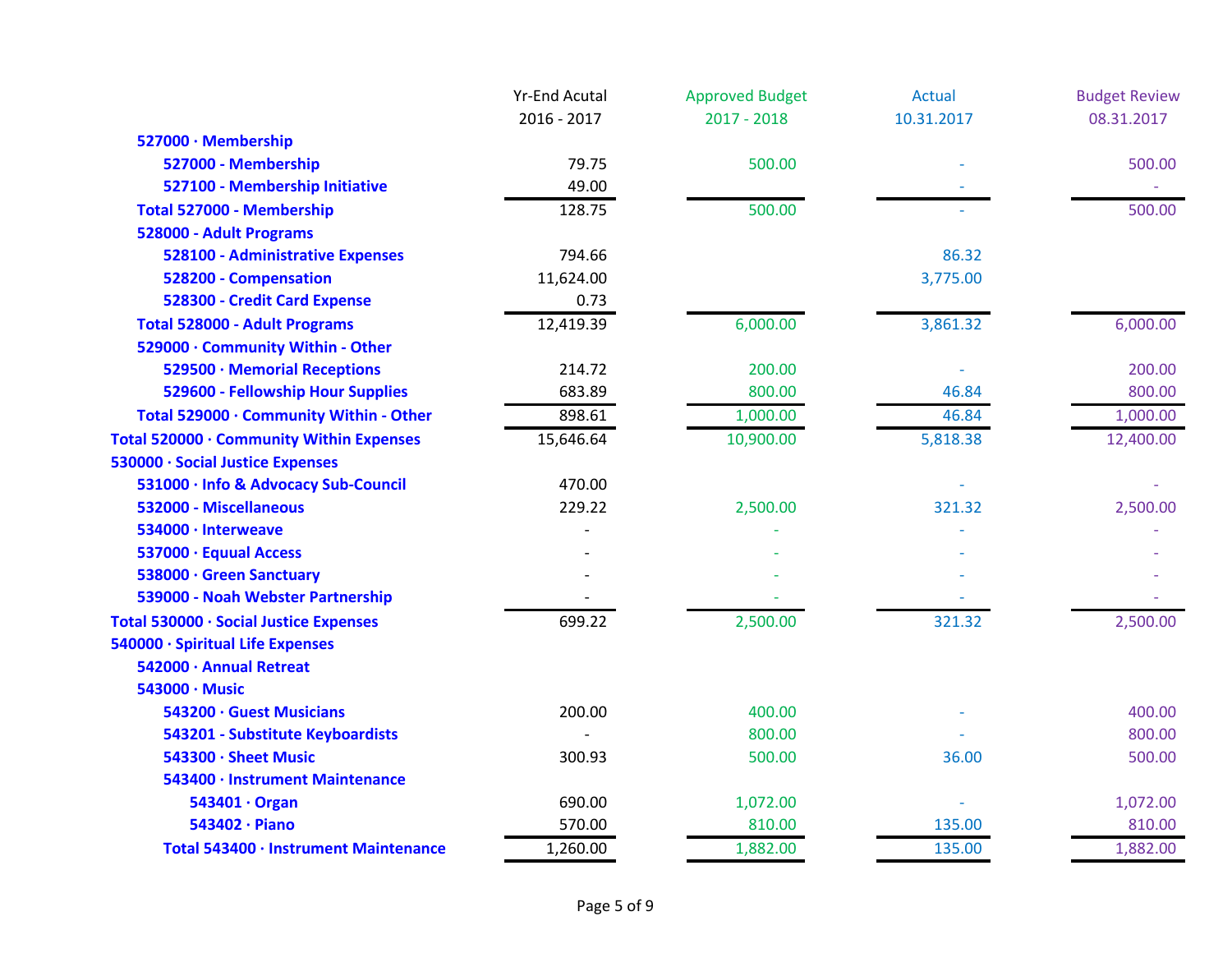|                                            | <b>Yr-End Acutal</b> | <b>Approved Budget</b> | <b>Actual</b> | <b>Budget Review</b> |
|--------------------------------------------|----------------------|------------------------|---------------|----------------------|
|                                            | 2016 - 2017          | $2017 - 2018$          | 10.31.2017    | 08.31.2017           |
| Total 543000 · Music                       | 1,760.93             | 3,582.00               | 171.00        | 3,582.00             |
| 544000 - Religious Education               |                      |                        |               |                      |
| 544200 · Supplies                          | 623.45               | 660.00                 | 150.95        | 660.00               |
| 544500 · Ski Trip                          |                      |                        |               |                      |
| 544700 · Curriculum                        | 376.64               | 460.00                 | 4.59          | 460.00               |
| 544701 · Coming of Age                     | 500.00               | 500.00                 | 500.00        | 500.00               |
| Total 544700 - Curriculum                  | 876.64               | 960.00                 | 504.59        | 960.00               |
| 544800 · Religious Education - Other       |                      |                        |               |                      |
| $544802 \cdot$ Training                    | 283.56               | 1,000.00               |               | 1,000.00             |
| 544803 · RE Staff Recruitment              |                      | 100.00                 |               | 100.00               |
| 544804 · RE Staff Security Checks          | 132.60               | 300.00                 | 31.88         | 300.00               |
| 544805 · RE Classroom Refurbishment        | 130.42               | 100.00                 | $\omega$      | 100.00               |
| Total 544800 · Religious Education - Other | 546.58               | 1,500.00               | 31.88         | 1,500.00             |
| Total 544000 · Religious Education         | 2,046.67             | 3,120.00               | 687.42        | 3,120.00             |
| 545000 · Worship                           |                      |                        |               |                      |
| 545100 · Guest Speakers                    |                      |                        |               |                      |
| 545101 - Pulpit Supply                     | 2,450.00             | 3,000.00               | 750.00        | 3,000.00             |
| <b>545102 - Mileage</b>                    | 300.00               | 600.00                 | 150.00        | 600.00               |
| <b>Total 545100 - Guest Speakers</b>       | 2,750.00             | 3,600.00               | 900.00        | 3,600.00             |
| 545200 · Worship Supplis                   | 519.91               | 500.00                 | 125.96        | 500.00               |
| 545300 · Recording Expense                 |                      |                        |               |                      |
| 545400 - Summer Music                      |                      |                        |               |                      |
| Total 545000 · Worship                     | 3,269.91             | 4,100.00               | 1,025.96      | 4,100.00             |
| <b>Spiritual Life Other</b>                |                      |                        |               |                      |
| Total 540000 · Spiritual Life Expenses     | 7,077.51             | 10,802.00              | 1,884.38      | 10,802.00            |
| 550000 · Compensation                      |                      |                        |               |                      |
| $551000 \cdot DRE$                         |                      |                        |               |                      |
| 551100 · Salary/Wages                      | 25,390.00            | 26,254.80              | 9,078.30      | 26,254.80            |
| 551200 · Pension                           | 2,654.57             | 2,625.48               | 952.20        | 2,625.48             |
| 551300 · Insurance                         |                      |                        |               |                      |
| 551400 · Professional Development          | 1,109.22             | 1,500.00               | 175.00        | 1,500.00             |
| 551500 · FICA                              | 2,062.06             | 2,008.49               | 754.56        | 2,008.49             |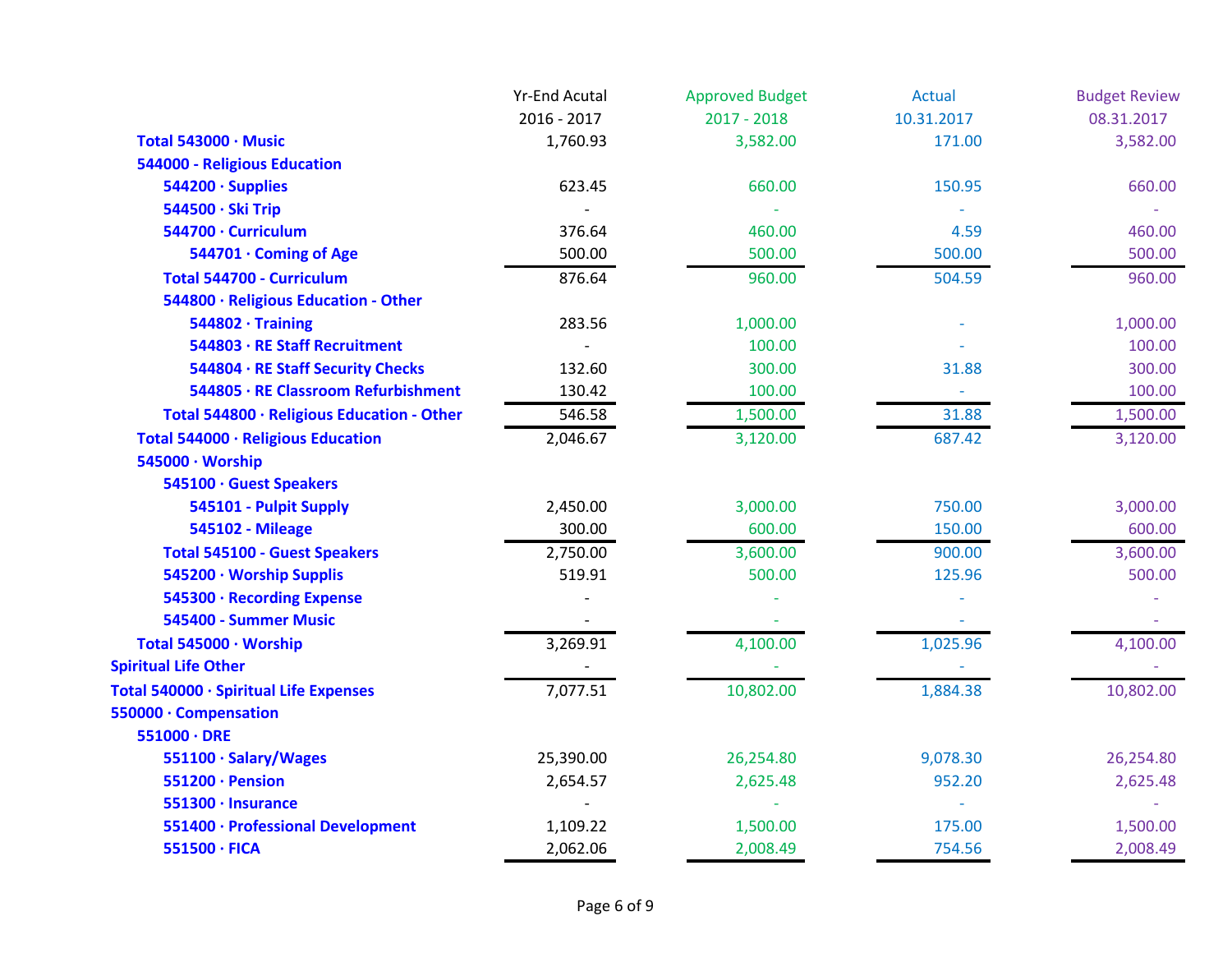|                                                | <b>Yr-End Acutal</b> | <b>Approved Budget</b> | <b>Actual</b> | <b>Budget Review</b> |
|------------------------------------------------|----------------------|------------------------|---------------|----------------------|
|                                                | 2016 - 2017          | $2017 - 2018$          | 10.31.2017    | 08.31.2017           |
| Total 551000 · DRE                             | 31,215.85            | 32,388.77              | 10,960.06     | 32,388.77            |
| 552000 · Minister                              |                      |                        |               |                      |
| 552100 · Salary/Wages                          | 60,600.00            | 61,812.00              | 20,604.00     | 61,812.00            |
| 552200 · Pension                               | 8,484.00             | 8,653.68               | 2,884.56      | 8,653.68             |
| 552300 · Insurance                             | 15,630.94            | 18,653.07              | 5,305.60      | 18,653.07            |
| 552400 · Professional Development              |                      |                        |               |                      |
| 552402 - Prof Dev. Cathy                       | 6,049.91             | 6,057.50               | 2,061.10      | 6,057.50             |
| 552403 - Prof Dev. Heather                     | 6,460.15             | 6,057.50               | 2,288.26      | 6,057.50             |
| <b>Total 552400 - Professional Development</b> | 12,510.06            | 12,115.00              | 4,349.36      | 12,115.00            |
| 552500 · FICA                                  | 6,490.24             | 6,424.00               | 2,206.72      | 6,620.06             |
| 552600 · Housing Allowance                     | 24,240.00            | 24,724.80              | 8,241.60      | 24,724.80            |
| Total 552000 · Minister                        | 127,955.24           | 132,382.55             | 43,591.84     | 132,578.61           |
| 553000 · Building Staff                        |                      |                        |               |                      |
| 553100 · Salary/Wages                          |                      |                        |               |                      |
| 553101 · Sunday Sexton                         | 3,244.50             | 3,718.00               | 1,400.50      | 4,318.00             |
| 553102 · Custodian                             | 5,778.00             | 5,822.00               | 2,003.50      | 5,822.00             |
| 553103 · Sexton                                | 11,245.50            | 13,709.19              | 3,881.64      | 13,709.19            |
| Total 553100 · Salary/Wages                    | 20,268.00            | 23,249.19              | 7,285.64      | 23,849.19            |
| 553500 · FICA                                  | 1,575.75             | 1,778.56               | 557.34        | 1,824.46             |
| Total 553000 · Building Staff                  | 21,843.75            | 25,027.75              | 7,842.98      | 25,673.65            |
| 554000 · Music Staff                           |                      |                        |               |                      |
| 554100 · Salary/Wages                          |                      |                        |               |                      |
| 554101 · Director of Music Ministries          | 9,920.00             | 11,520.00              | 3,700.00      | 20,800.00            |
| 554102 · Accompanist                           | 10,775.00            | 11,700.00              | 2,200.00      | 2,200.00             |
| 554104 · Choral Scholars                       | 4,620.00             | 4,000.00               |               | 4,000.00             |
| Total 554100 · Salary/Wages                    | 25,315.00            | 27,220.00              | 5,900.00      | 27,000.00            |
| <b>554400 - Professional Development</b>       | 96.77                | 500.00                 | 110.00        | 500.00               |
| 554500 · FICA                                  | 1,712.08             | 2,082.33               | 283.05        | 2,082.33             |
| Total 554000 · Music Staff                     | 27,123.85            | 29,802.33              | 6,293.05      | 29,582.33            |
| 555000 · Business Manager                      |                      |                        |               |                      |
| 555100 · Salary/Wages                          |                      |                        |               |                      |
| 555101 - Bookkeeper                            | 14,660.00            | 14,851.20              | 5,165.30      | 14,851.20            |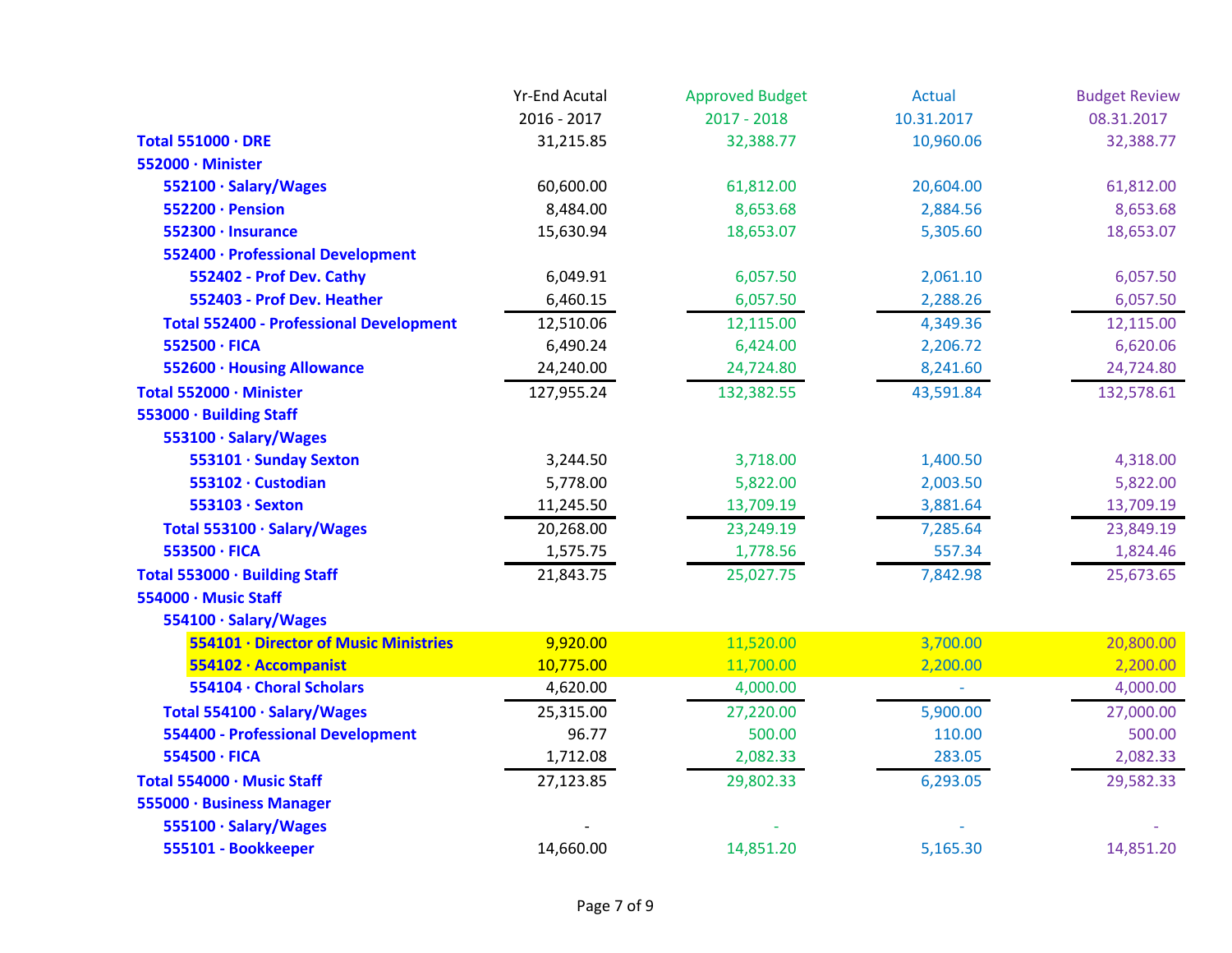|                                            | <b>Yr-End Acutal</b> | <b>Approved Budget</b> | <b>Actual</b> | <b>Budget Review</b> |
|--------------------------------------------|----------------------|------------------------|---------------|----------------------|
|                                            | 2016 - 2017          | $2017 - 2018$          | 10.31.2017    | 08.31.2017           |
| 555200 · Pension                           |                      |                        |               |                      |
| 555300 · Insurance                         |                      |                        |               |                      |
| 555500 · FICA                              | 1,121.49             | 1,136.12               | 395.14        | 1,136.12             |
| Total 555000 · Business Manager            | 15,781.49            | 15,987.32              | 5,560.44      | 15,987.32            |
| 556000 · Administrative Support            |                      |                        |               |                      |
| 556100 · Office Administrator              |                      |                        |               |                      |
| 556101 - Salary / Wages                    | 24,341.68            | 26,208.00              | 9,105.00      | 26,208.00            |
| <b>556102 - Pension</b>                    | 2,432.11             | 2,620.80               | 895.24        | 2,620.80             |
| 556103 - FICA                              | 1,862.14             | 2,004.91               | 696.54        | 2,004.91             |
| <b>Total 556100 - Office Administrator</b> | 28,635.93            | 30,833.71              | 10,696.78     | 30,833.71            |
| 556200 - Minister's Assistant              |                      |                        |               |                      |
| 556201 - Salary / Wages                    | 172.25               |                        |               |                      |
| 556203 - FICA                              | 13.18                |                        |               |                      |
| <b>Total 556200 - Minister's Assistant</b> | 185.43               |                        |               |                      |
| Total 556000 · Administrative Support      | 28,821.36            | 30,833.71              | 10,696.78     | 30,833.71            |
| 557000 · Religious Education               |                      |                        |               |                      |
| 557100 · Paid RE Staff                     |                      |                        |               |                      |
| 557101 · Nursery & Child Care              | 5,651.50             | 8,112.00               | 1,644.50      | 8,112.00             |
| 557102 - RE Administrative Support         | 600.00               | 990.00                 | 420.00        | 990.00               |
| 557103 · Youth Advisor                     |                      |                        |               |                      |
| Total 557100 · Paid RE Staff               | 6,251.50             | 9,102.00               | 2,064.50      | 9,102.00             |
| 557105 · Paid RE Staff FICA                | 498.99               | 696.30                 | 157.91        | 696.30               |
| Total 557000 · Paid RE Staff               | 6,750.49             | 9,798.30               | 2,222.41      | 9,798.30             |
| Total 550000 · Compensation                | 259,492.03           | 276,220.73             | 87,167.56     | 276,842.69           |
| 590000 - Other Expenses                    | 6,016.17             |                        |               |                      |
| <b>Total Budgeted Expenses</b>             | 420,061.74           | 413,682.68             | 134,997.55    | 416,118.64           |
| <b>Non-Budgeted Income</b>                 |                      |                        |               |                      |
| 461000 · Minister's Discretionary Fund     | 3,588.00             |                        | 875.00        | 875.00               |
| 462000 · UAMW                              | 3,997.34             |                        |               |                      |
| 463000 · SJ Sunday Collections             | 6,856.85             |                        | 3,981.32      | 3,981.32             |
| 464000 · Music Sunday Contributions        | 2,944.47             |                        |               |                      |